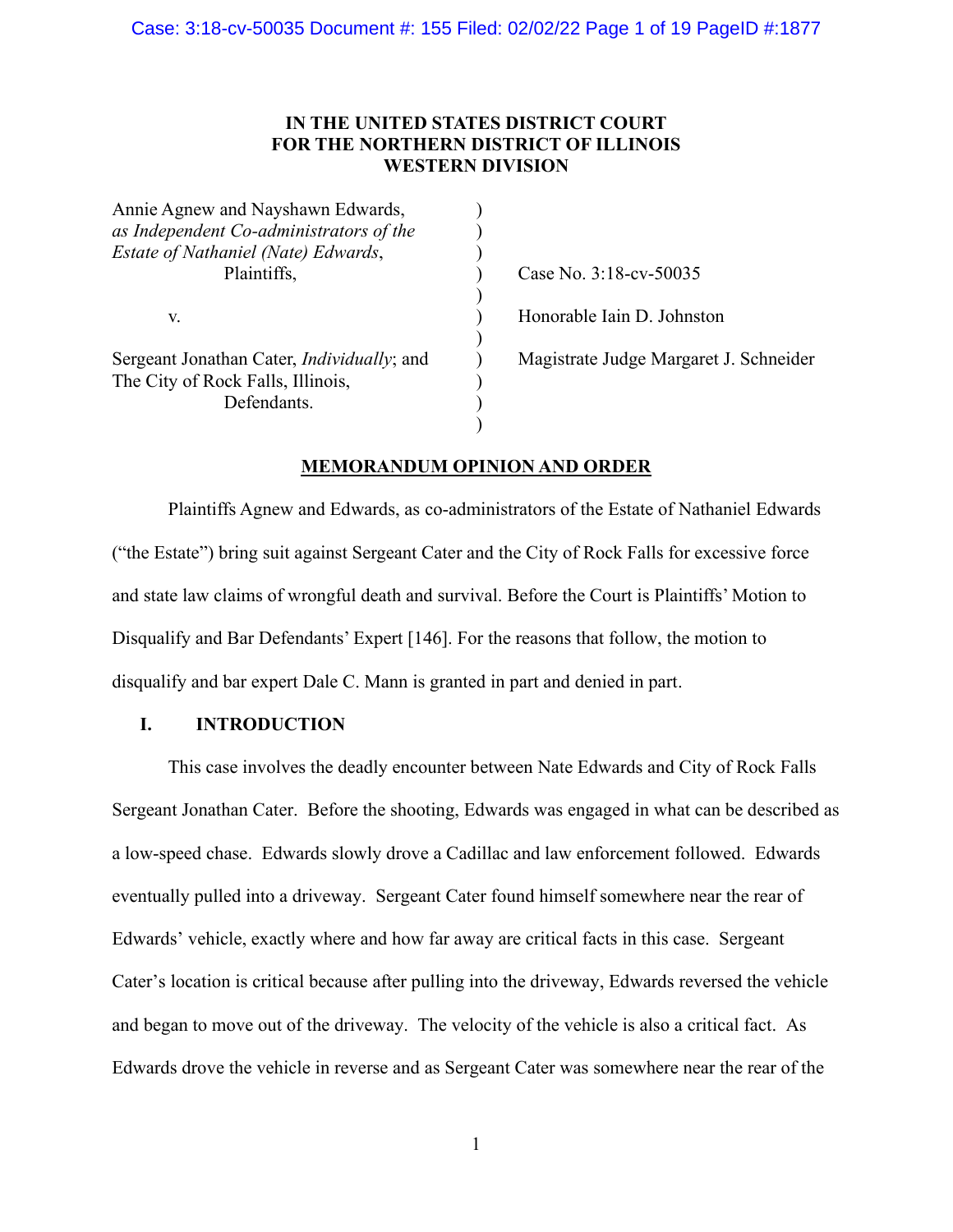### Case: 3:18-cv-50035 Document #: 155 Filed: 02/02/22 Page 2 of 19 PageID #:1878

vehicle, Sergeant Cater fired numerous shots into the vehicle, most of which struck Edwards, resulting in his death. Various video recordings—mostly low grade—depict different aspects and perspectives of this deadly encounter. But no video definitively shows these precise events. The Estate claims that the use of force was excessive, characterizing the event as an older gentlemen driving his vehicle slowly out of a driveway in a way that was not dangerous. In contrast, Defendants characterize the event as a driver refusing directives and quickly backing up a large vehicle into a law enforcement officer, endangering his life. Because of these contrasting characterizations, which are important to determine whether Sergeant Cater's actions were reasonable, Defendants belatedly obtained the services of Engineering Systems, Inc. (ESi) to provide opinion testimony to support their version.

The parties were given until December 14, 2020, to disclose experts pursuant to Rule 26(a) and expert depositions were to be completed by January 14, 2021. Dkt. 119. In fact, on December 14, 2020, Defendants filed a certificate of service of their 26(a)(2)(B) disclosures. Dkt.  $120<sup>1</sup>$  During a telephonic conference on January 15, 2021, the Magistrate Judge granted Defendants' oral motion to extend discovery to February 15, 2021, which was presumably so that expert witness Dale Mann could be deposed. Dkt. 121. According to the Estate's subsequent motion to strike, Mann's deposition was scheduled for February 11, 2021, but on February 4, 2021, Defendants tendered via email a "supplemental report from Dale Mann."<sup>2</sup> Dkt. 123, 4. The

 $<sup>1</sup>$  Defendants' Preliminary Investigative Report is dated December 14, 2020. This report is all but useless</sup> and failed to comply with Rule 26(a)(2)(B).

<sup>&</sup>lt;sup>2</sup> Defendants' "Final Investigative Report" is dated February 4, 2021. The Court expects attorneys to adhere to the rules of civil procedure. Neither the Preliminary Investigative Report (December 14, 2020) nor the Final Investigative Report on its own satisfies Rule  $26(a)(2)(B)$ , which states that a report, prepared and signed by the expert who will testify, must contain:

<sup>(</sup>i) a complete statement of all opinions the witness will express and the basis and reasons for them;

<sup>(</sup>ii) the facts or data considered by the witness in forming them;

<sup>(</sup>iii) any exhibits that will be used to summarize or support them;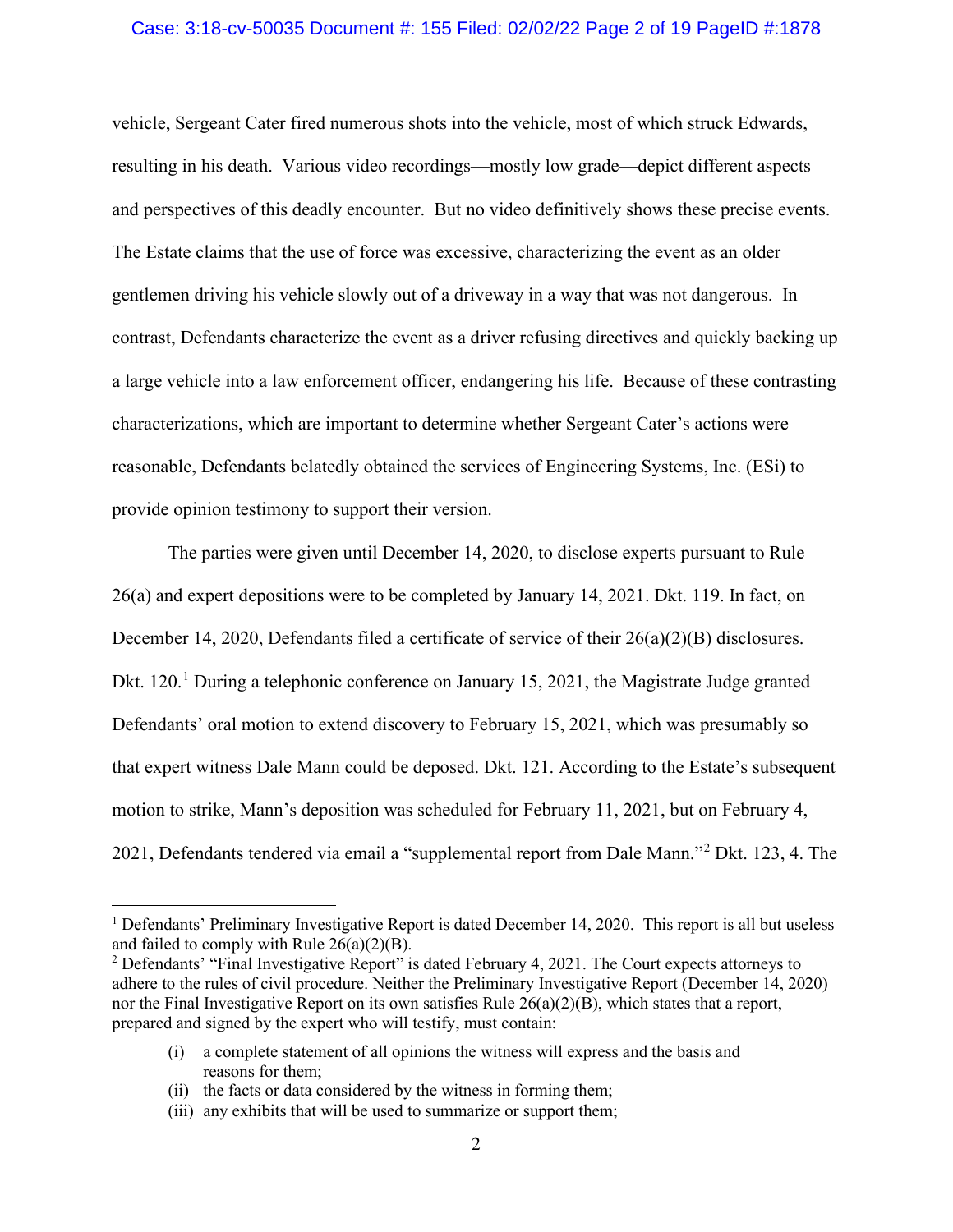Magistrate Judge acknowledged the unjustified untimeliness of the February 4 report but denied the Estate's motion to strike because it did not show any prejudice as a result. Dkt. 132.

The February 4 report contains eleven "Conclusions," which the Court interprets as

Mann's opinions Defendants seek to offer into evidence:<sup>3</sup>

- 1. Cater was behind the Cadillac at the passenger-side taillight when he fired the first shot.
- 2. Five of the six shots hit Edwards. Four shots entered his rear chest cavity and one passed through his right shoulder. One shot missed and passed through the steering wheel, deflecting onto the dashboard.
- 3. The Cadillac had rapidly accelerated and was traveling at a velocity of 6.6 ft/sec when first observed by the approaching dash camera.
- 4. The Cadillac was reversing at a velocity of 5.1 ft/sec at the time of the first shot.

(vi) a statement of the compensation to be paid for the study and testimony in the case.

The preliminary report does not include (i), the final report does not include (ii) or (iii), and neither report includes (iv), (v), or (vi). In fact, the Court has had to rely on Mann's deposition to ascertain what cases he has testified in and on what topic. Taken together, the reports do include the opinions/conclusions, the facts and data considered, and the exhibits used to support them. The final report also does not incorporate the preliminary report or its detailed descriptions of the evidence reviewed, exhibits used, and precise methodology. Based on the parties' reference to it as a "supplemental" report, the Court uses the ordinary meaning of the word supplemental and considers the two reports as one. Obviously, this is not best practices. These tactics are unacceptable. A party cannot tender a report that violates nearly every aspect of Rule 26(a)(2)(B) on an opposing party at the last minute, and then provide a "supplement" a week before the scheduled deposition of the expert. The Court reasonably experts more from the parties, their attorneys, and their retained experts, especially in a case of this nature and magnitude. <sup>3</sup> The Court notes that the February 4 report contains a common escape hatch that many retained experts include in their reports: "ESi reserves the right to supplement or amend these findings and conclusions if additional information becomes available or based upon additional work or analysis in this matter." Dkt. 146-3 at 18. The inclusion of this type of language does not trump the Federal Rules of Civil Procedure. *See* Fed. R. Civ. P. 16, 26(e). This Court will not allow retained experts to untimely change their opinions resulting in prejudice to the opposing party, the Court, or the other parties who have matters pending before the Court.

<sup>(</sup>iv) the witness's qualifications, including a list of all publications authored in the previous 10 years;

<sup>(</sup>v) a list of all other cases in which, during the previous 4 years, the witness testified as an expert at trial or by deposition; and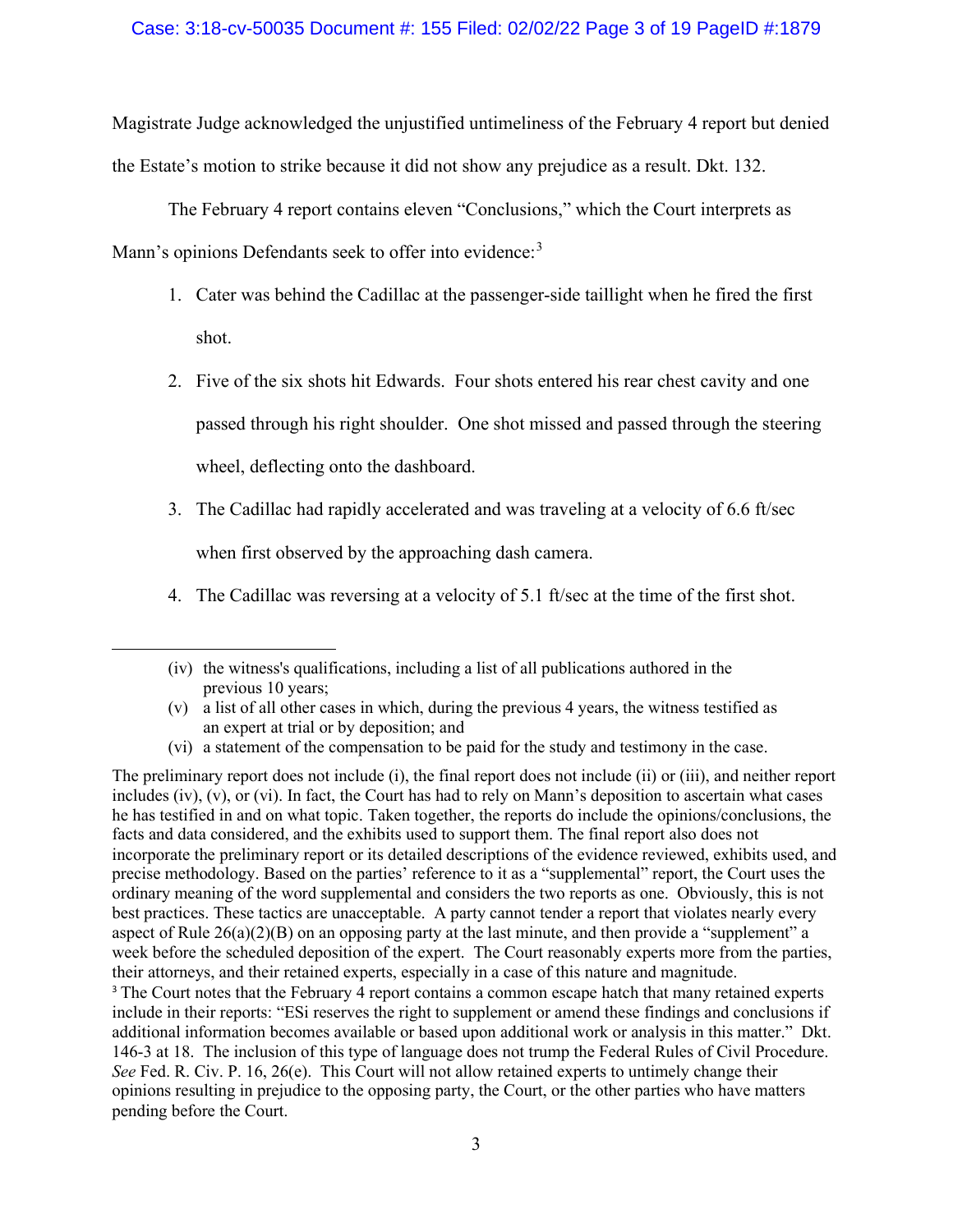- 5. Assuming the gun was held at an elevation of 5'0" and arms were straight, Cater was a maximum of 3 feet and as close as 8 inches from the rear of the vehicle at the instant of the first shot.
- 6. Lower gun heights decrease the distance from Cater to the rear bumper of the Cadillac.
- 7. Cater was backing up and moving from his left to his right during the shooting sequence.
- 8. Six shots were fired over a span of 3.3 seconds.
- 9. The Cadillac reversed nine feet over the course of the six shots.
- 10. Using the available data, the exact position for Cater at the instant of the last shot cannot be precisely determined. The range of potential positions span from alignment with the passenger rear corner to slightly offset from the edge of the vehicle.
- 11. The Cadillac reversed a total of approximately 19 feet from when it first became visible to the responding County vehicle dash camera.

Dkt. 146-3 at 18.

The purpose and import of these opinions should be readily apparent in this excessive force case. If Sergeant Cater were standing in close proximity and directly behind Edwards' Cadillac while the vehicle quickly moved toward Cater, then the use of some force—even deadly force—is much more reasonable. But, if Sergeant Cater were standing further away or off to the side of Edwards' Cadillac while the vehicle slowly backed up, then the use of force—particularly deadly force—is dramatically less reasonable. And the difference between these two scenarios could be the difference between summary judgment in favor of Defendants, on the one hand, and a jury trial and potentially significant damages in favor of the Estate, on the other hand. To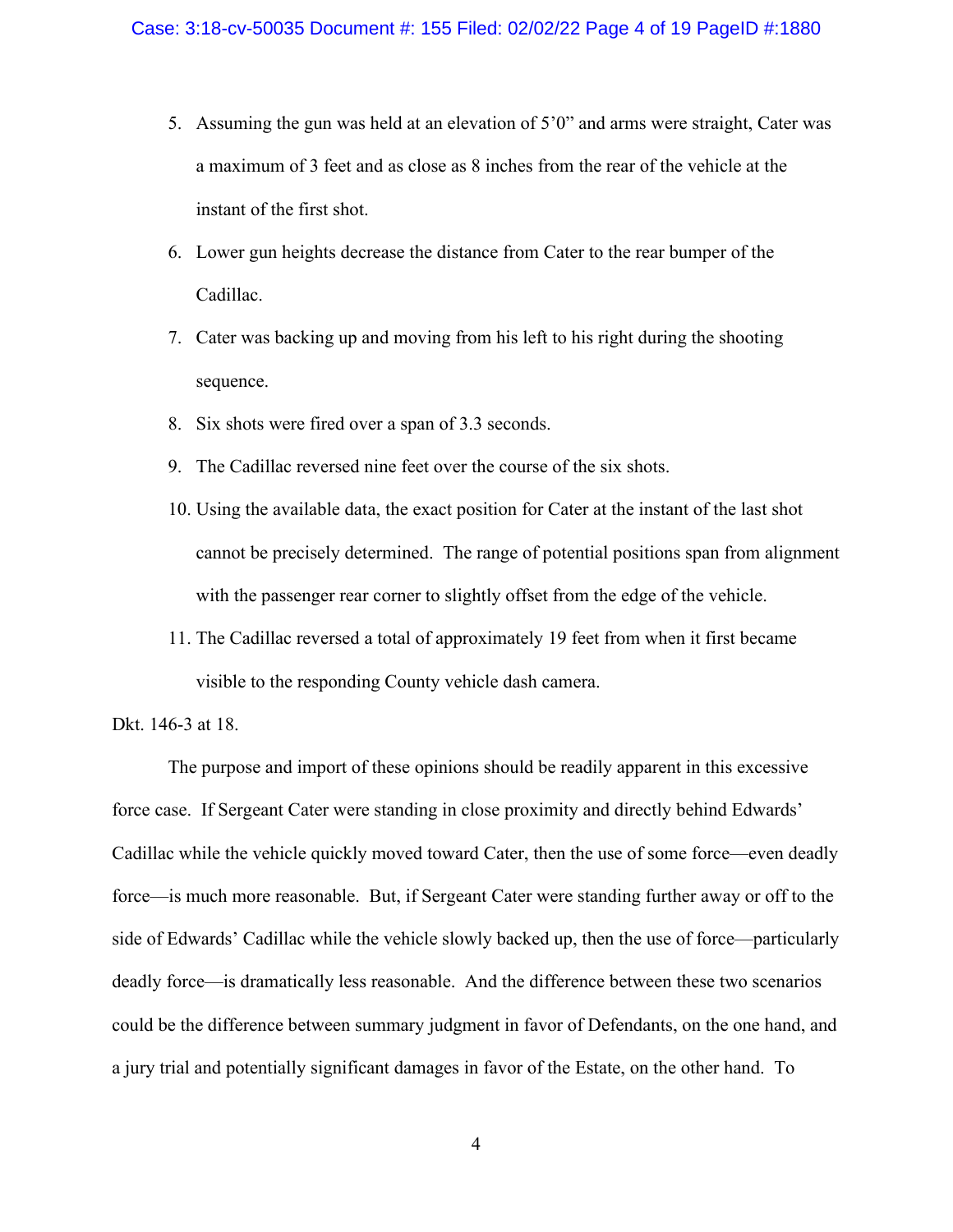### Case: 3:18-cv-50035 Document #: 155 Filed: 02/02/22 Page 5 of 19 PageID #:1881

introduce expert testimony supporting the former scenario, the February 4 report must marry multiple moving parts, which requires expert testimony as to not only bullet trajectory, but also incident reconstruction, analyzing the evidence to determine the velocity and location of the Cadillac as well as the location of Sergeant Cater at the time the shots were fired. Dkt. 154-1, at 13.<sup>4</sup>

Citing Federal Rule of Evidence 702 and *Daubert v. Merrell Dow Pharms.*, 509 U.S. 579 (1993), the Estate moved to bar all opinions and disqualify the expert testimony of Dale Mann. Dkt. 146. But the Court analyzes each opinion individually in determining admissibility. *See Hall v. Flannery*, 840 F.3d 922, 926 (7th Cir. 2016).

The Estate presents two primary arguments as to why Mann's testimony should be barred. First, the Estate argues that Mann is not qualified to be an expert in the subject matter of forensic ballistics and bullet trajectory, vehicle dynamics, and human factors regarding persons in an officer involved shooting. Dkt. 146, at 2. Next, the Estate argues that Mann is unreliable because he "lacks an understanding of the methodology underlying the purported opinions," and he neither collected nor analyzed the data himself. *Id.* at 6.

In response, Defendants argue that Mann's qualification is "based on experience or training," such as his experience "serving as an expert in police misconduct cases wherein he did

<sup>4</sup> To his credit, Mann was transparent in his description of the process: "[T]here are several teams of people working on this investigation that I would pull in to [sic] the case because of their expertise. And then we all overlap and talk together to kind of put the entire jigsaw puzzle together. We each have a piece of that puzzle." Dkt. 154-1, at 13. There is nothing inherently improper using this type of process. Indeed, this team process is often used, even in litigation. The problem occurs when only one person is designated as the testifying expert and that person does not have the expertise to validate the methodology of other team members and merely adopts their conclusions. "The ability of a testifying expert to understand and validate the work of an expert upon whom he or she relies is critical to the admissibility of the testifying expert's opinion." *Muhsin v. Pacific Cycle, Inc.*, Civil Action NO. 2010-060, 2012 U.S. Dist. LEXIS 80441, at \*12 (D.V.I. Jun. 8, 2012). This problem is not new, and courts have consistently refused proffered expert testimony infected with that problem. *See, e.g., Muhsin*, 2012 U.S. Dist. LEXIS 80441, at \*13 n.2 (collecting cases).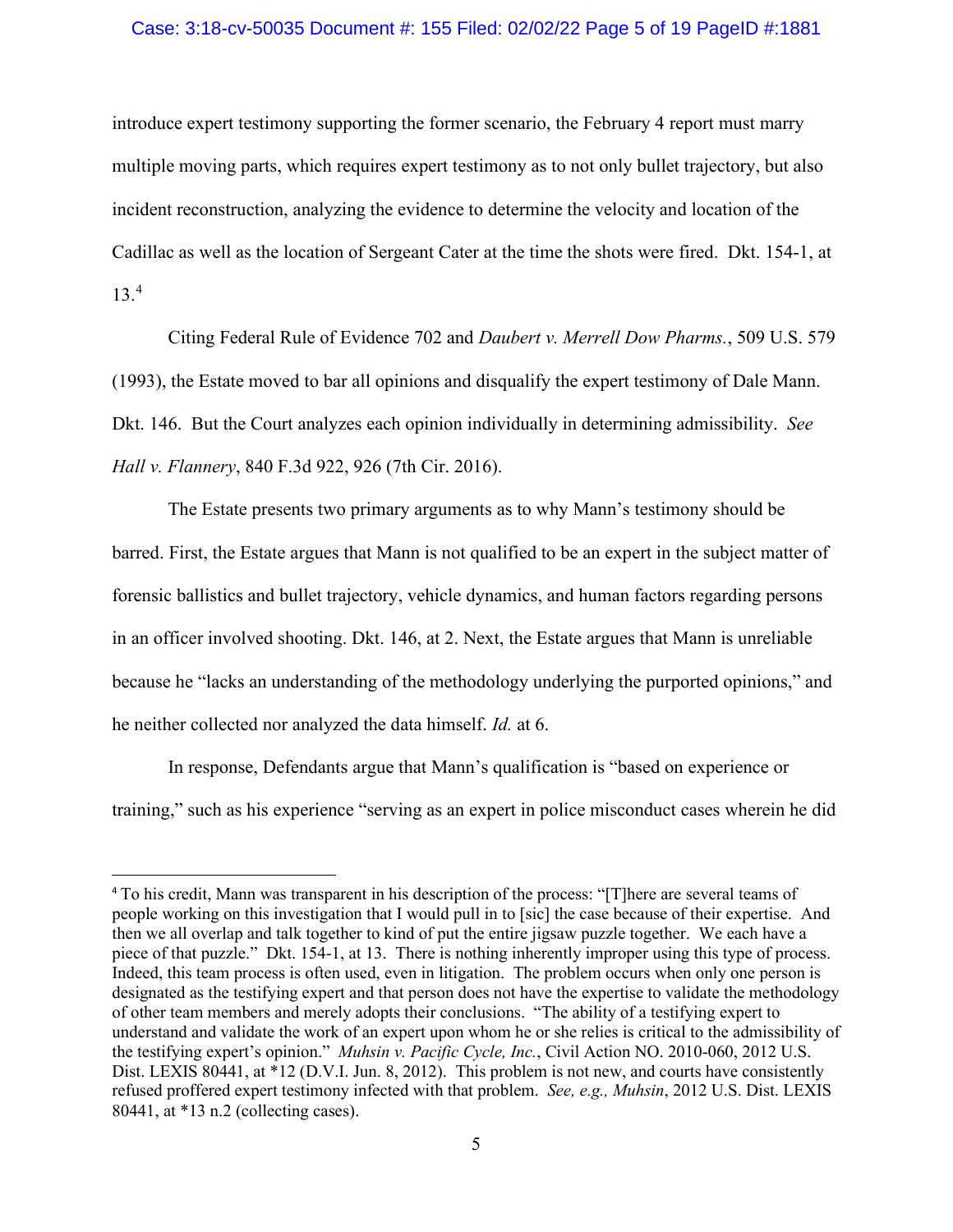#### Case: 3:18-cv-50035 Document #: 155 Filed: 02/02/22 Page 6 of 19 PageID #:1882

proximity and bullet trajectory analysis" and spent nearly twenty years working in a crime lab. Dkt. 153, at 2-3. As to reliability, Defendants argue that Mann "relied on data produced by his team members" and "did not simply parrot" the work of others in his report. *Id.* at 4. This, Defendants argue, goes to weight and not admissibility, and is best addressed through crossexamination. *Id.* at 5. Embedded in the response are two sub-arguments that can be dispatched quickly.

First, Defendants repeatedly argue that the Estate's concerns can be addressed by crossexamination. Dkt. 153, at 1, 5. But that thinking negates the entire reason *Daubert* and its gatekeeping requirement exists. There's a reason why it's called "gatekeeping" and not "clean up". The function keeps the opinions from being introduced to the factfinder in the first place. The rationale of *Daubert* is preventative, not curative. *See McKiver v. Murphy-Brown*, 980 F.3d 937, 1005 (4th Cir. 2020) ("The district court's failure to exercise its gatekeeping function was not cured by Murphy-Brown's robust cross-examination and introduction of counter-expert witness's testimony. As this Court recognized in *Nease*, cross examination does not serve as a substitute for the district court's failure to make the threshold gatekeeping decision as to the reliability and relevance of expert testimony.") *citing Nease v. Ford Motor Co.*, 848 F.3d 219, 231 (4th Cir. 2017); *see also Paramount Fin. Communs., Inc. v. Broadridge Inv'r Commun. Sols., Inc.*, No. 15-CV-405, 2018 U.S. Dist. LEXIS 223082, at \*16 (E.D. Pa. Dec. 14, 2018) (cross-examination cannot save testimony that lacks a reliable methodology); *McDonald v. Wexford Health Sources, Inc.*, Case No. 09 C 4196, 2016 U.S. Dist. LEXIS 47286, at \*25 (N.D. Ill. Apr. 7, 2016) ("Cross-examination and rebuttal are not cures for the failure to satisfy *Daubert*'s requirements, as the court must act as a 'gatekeeper' and determine if expert testimony is proper before it can be presented to the jury."); *Orthoflex, Inc. v. ThermoTek, Inc.*,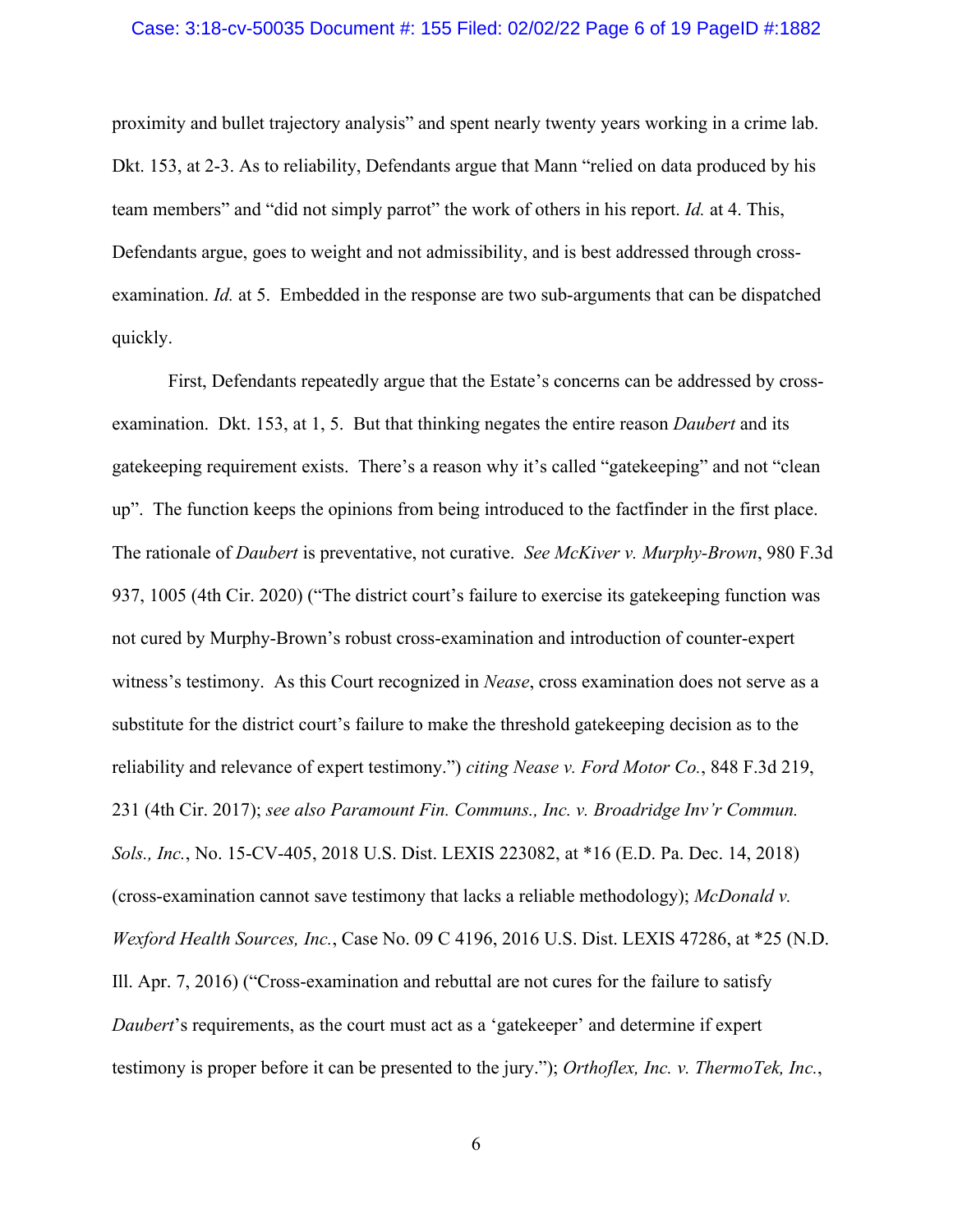#### Case: 3:18-cv-50035 Document #: 155 Filed: 02/02/22 Page 7 of 19 PageID #:1883

986 F. Supp. 2d 776, 798-99 (N.D. Tex. 2013) ("But the opportunity for cross-examination is not of itself sufficient to cure expert testimony that is unreliable under *Daubert*."); *Loeffel Steel Prod., Inc. v. Delta Brands, Inc.*, 387 F. Supp. 2d 794, 800 (N.D. Ill. 2005).

Second, Defendants make a straw man argument that requiring experts to personally collect all data used to formulate their opinions is a "ludicrous" standard, which if upheld by the Court is contrary to established law. Dkt. 153, at 4. This argument fails for two reasons. The Estate made no such argument. Dkt. 154, at 5. Moreover, as shown by the avalanche of cases cited in this order, the Court is imposing no such standard; instead, the Court is merely applying established law under Rule 702 and *Daubert*.

In reply, the Estate argues that when Mann was deposed, he "could not explain or describe the methods of data collection or analysis used to make his conclusions" and that he did not "have the capability to understand and analyze such data." Dkt. 154, 5. Further, the Estate argues that although relying on team members and assistants to gather data may be permitted, reliance on others is impermissible when those team members are not "data gatherers, but exercise professional judgment that is beyond the expert's ken." *Id.* (quoting *Dura Auto. Sys. of Ind., Inc. v. CTS Corp.*, 285 F.3d 609, 613 (7th Cir. 2002)).

### **II. REQUIREMENTS OF RULE 702 AND** *DAUBERT*

"Just as proof of negligence in the air will not do, neither will proof of expertise in the abstract." *Sommerfield v. City of Chicago*, 254 F.R.D. 317, 320 (N.D. Ill. 2008) (citing *Palsgraf v. Long Island RR*, 248 N.Y. 339, 344 (1928) (Cardozo, C.J.)). Admissibility of expert testimony<sup>5</sup> is governed by Federal Rule of Evidence 702 and *Daubert v. Merrell Dow Pharma.*,

<sup>5</sup> The expert report itself is inadmissible hearsay. *See, e.g., Sommerfield v. City of Chicago*, 254 F.R.D. 317, 328 (N.D. Ill. 2008); *Bianco v. Globus Med., Inc.*, 30 F. Supp. 3d 565, 570 (E.D. Tex. 2014).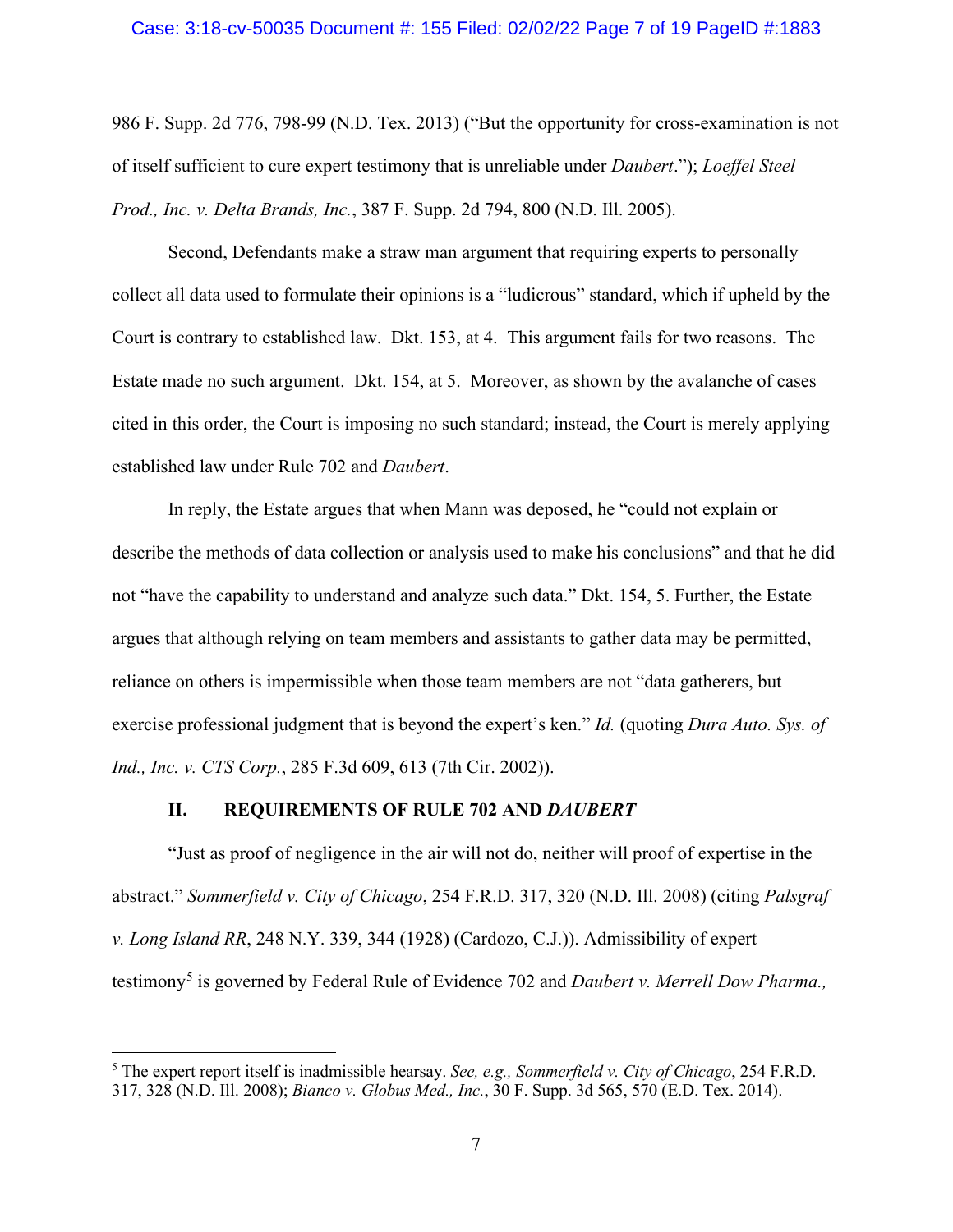# Case: 3:18-cv-50035 Document #: 155 Filed: 02/02/22 Page 8 of 19 PageID #:1884

*Inc.*, 509 U.S. 579 (1993). *Love v. United States*, 17 F.4th 753, 755 (7th Cir. 2021) (holding that

"Rule 702 applies in all federal cases"). Rule 702 provides the requirements for the admissibility

of expert testimony:

A witness who is qualified as an expert by knowledge, skill, experience, training, or education may testify in the form of an opinion or otherwise if:

- a) the expert's scientific, technical, or other specialized knowledge will help the trier of fact to understand the evidence or to determine a fact in issue;
- b) the testimony is based on sufficient facts or data;
- c) the testimony is the product of reliable principles and methods; and
- d) the expert has reliably applied the principles and methods to the facts of the case.

As proponents of Mann's opinion testimony, Defendants bear the burden of establishing the

admissibility of his testimony. *Varlen Corp. v. Liberty Mut. Ins. Co.*, 924 F.3d 456, 459 (7th Cir.

2019).

The Supreme Court in *Daubert* provided factors by which the reliability of expert

testimony can be evaluated:

- (1) whether the expert's conclusions are falsifiable;
- (2) whether the expert's method has been subject to peer review;
- (3) whether there is a known error rate associated with the technique; and
- (4) whether the method is generally accepted in the relevant scientific community.

*Brown v. Burlington N. Santa Fe Ry.*, 765 F.3d 765, 772 (7th Cir. 2014) (citing *Daubert*, 509

U.S. at 593-94). In *Kumho Tire Company, Ltd. v. Carmichael*, the Supreme Court extended

*Daubert*'s standards for reliable scientific testimony to non-scientific testimony based on

technical or other specialized knowledge. 526 U.S. 137, 141, 147-49 (1999). Taken together,

these precedents aim "to make certain that an expert, whether basing testimony upon

professional studies or personal experience, employs in the courtroom the same level of

intellectual rigor that characterizes the practice of an expert in the relevant field." *Hartman v.* 

*EBSCO Indus.*, 758 F.3d 810, 818-19 (7th Cir. 2014) (quoting *Kumho*, 526 U.S. at 152).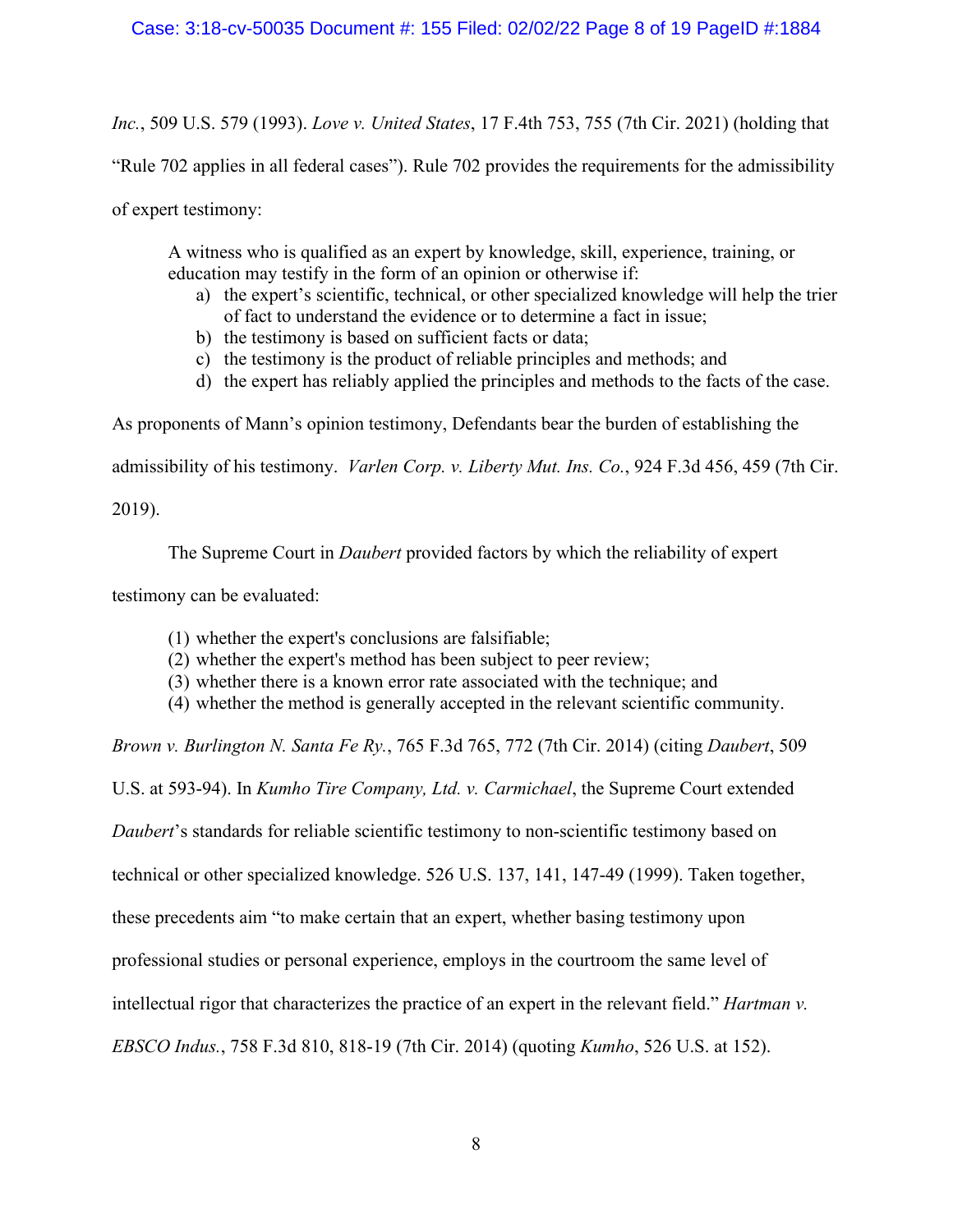#### Case: 3:18-cv-50035 Document #: 155 Filed: 02/02/22 Page 9 of 19 PageID #:1885

The Court's function with respect to expert testimony is a "gatekeeping" one. *United States v. Ozuna*, 561 F.3d 728, 736 (7th Cir. 2009); *see also United States v. Frazier*, 387 F.3d 1244, 1263 (11th Cir. 2004) (noting that a district court's *Daubert* analysis is important because juries often give expert testimony a "talismanic significance"). The District Court must "prevent expert testimony from carrying more weight with the jury than it deserves." *Farmer v. DirectSat USA, LLC*, No. 08-CV-03962, 2013 U.S. Dist. LEXIS 39912, at \*25 (N.D. Ill. Mar. 22, 2013). To fulfill its gatekeeping role, the Court must evaluate (a) the proposed expert's qualifications, (b) the reliability of the expert's methodology, and (c) the relevance of the expert's testimony so that it assists the trier of fact. *Kirk v. Clark Equip. Co.*, 991 F.3d 865, 872 (7th Cir. 2021); *Gopalratnam v. Hewlett-Packard Co.*, 877 F.3d 771, 779 (7th Cir. 2017); *Myers v. Illinois Cent. R. Co.*, 629 F.3d 639, 644 (7th Cir. 2010).

### **A. Qualifications**

An expert may be qualified "by knowledge, skill, experience, training, or education." Fed. R. Evid. 702. "Neither Rule 702 nor *Daubert* requires an expert to be the *most* qualified person to opine on the issue based on the narrowest, *most* specialized expertise; he need only have 'a body of specialized knowledge that can be helpful to the jury.'" *Prayitno v. Nextep Funding LLC*, No. 17 C 4310, 2019 U.S. Dist. LEXIS 208282, at \*14 (N.D. Ill. Dec. 3, 2019) (emphasis in original). Mann has a general science background. He holds a Bachelor of Science in Chemistry and Oceanography. *See* Dkt. 146-4 (Mann CV), 2. But on his CV, all of his identified training is related to fire and drug analysis. *Id.* Additionally, his CV lists eleven areas of specialization, none of which specifically match up well with his proffered opinions for this case. He explained that he does not perform enough of the kind of work done in this case to dedicate a specific discussion on his resume. Dkt. 154-1, at 9. And there is some fodder for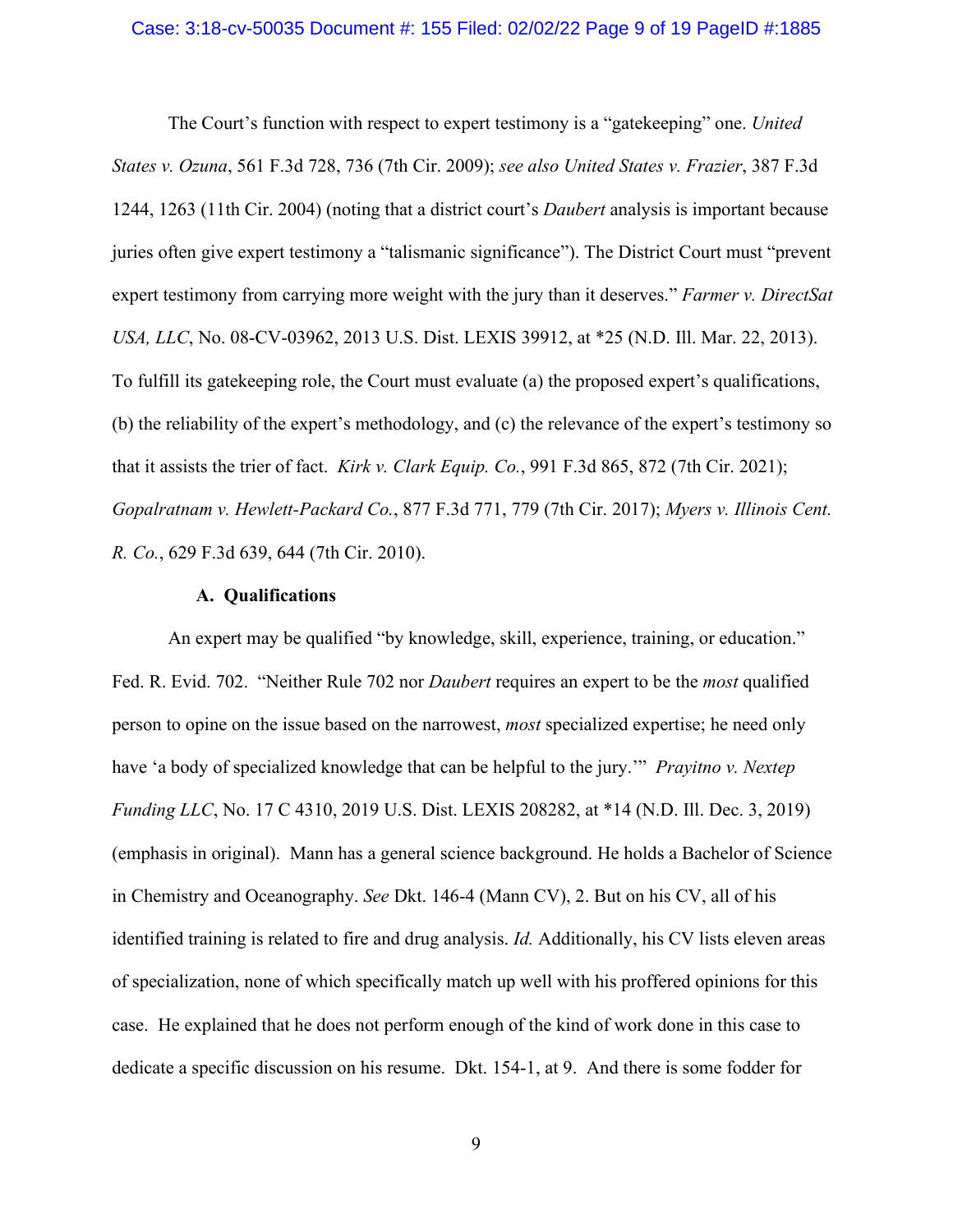### Case: 3:18-cv-50035 Document #: 155 Filed: 02/02/22 Page 10 of 19 PageID #:1886

cross examination. For example, Mann has never published a paper or presented on bullet trajectory, including trajectory after a bullet strikes glass or rubber. *See, e.g.,* Dkt. 154-1, at 9- 10. Further, the work he performed for this case is not what he generally focuses on *currently*, which is why he describes the work as "odd ball requests." Dkt. 154-1, at 9. Nevertheless, Mann still does these one-off projects. *Id*. Despite these issues, the Court finds Defendants have met their burden to establish that Mann is qualified to testify as an expert in bullet trajectory, which is a subject that requires expertise. *See Garrit v. City of Chicago*, No. 16-cv-7319, 2022 U.S. Dist. LEXIS 6759, at \*23 (N.D. Ill. Jan. 13, 2022) (specialized expertise is also necessary to render an opinion on bullet trajectory). Mann's expertise comes from specialized knowledge he obtained during his over 40 years of being involved in scene reconstruction, 17 of which he worked in a crime lab analyzing thousands of scenes. Dkt. 154-1, at 21-22. This type of expertise is sufficient in this case. *See United States v. Conn*, 297 F.3d 548, 556 (7th Cir. 2002); 2000 Advisory Committee Notes to Rule 702 (expertise may be based on experience).

But Defendants have failed to meet their burden to establish Mann has the qualifications to be an expert in determining vehicle dynamics and velocity by using video analysis. *See Lewis v. CITGO Petroleum Corp.*, 561 F.3d 698, 705 (7th Cir. 2009) (proponent of expert bears burden). The entire analysis relating to these subjects was performed under the direction of another person at ESi: Noel Manuel developed those opinions. Dkt. 154-1, at 13. This is not surprising because Mann does not perform traffic investigation or reconstruction work. Dkt. 154-1, at 12. 6 When asked if he determined vehicle velocity, Mann answered, "The section of

<sup>6</sup> Here are two questions and answers making this point clear: (1) "Q: So, the reference to the Traffic Accident Reconstruction or Investigation Manual, that's something that one of your colleagues referred to because you didn't specifically do that work? A: That's correct. . ." (2) "Q: But, you per se do not do traffic investigation work, do you? A: I do not." Dkt. 154-1, at 12. Noel Manuel used this publication to calculate the Cadillac's velocity. *Id.* The Estate's counsel risked gilding the lily with the following question and answer: "Q: And again, you didn't do the scene reconstruction, though, did you? A: I think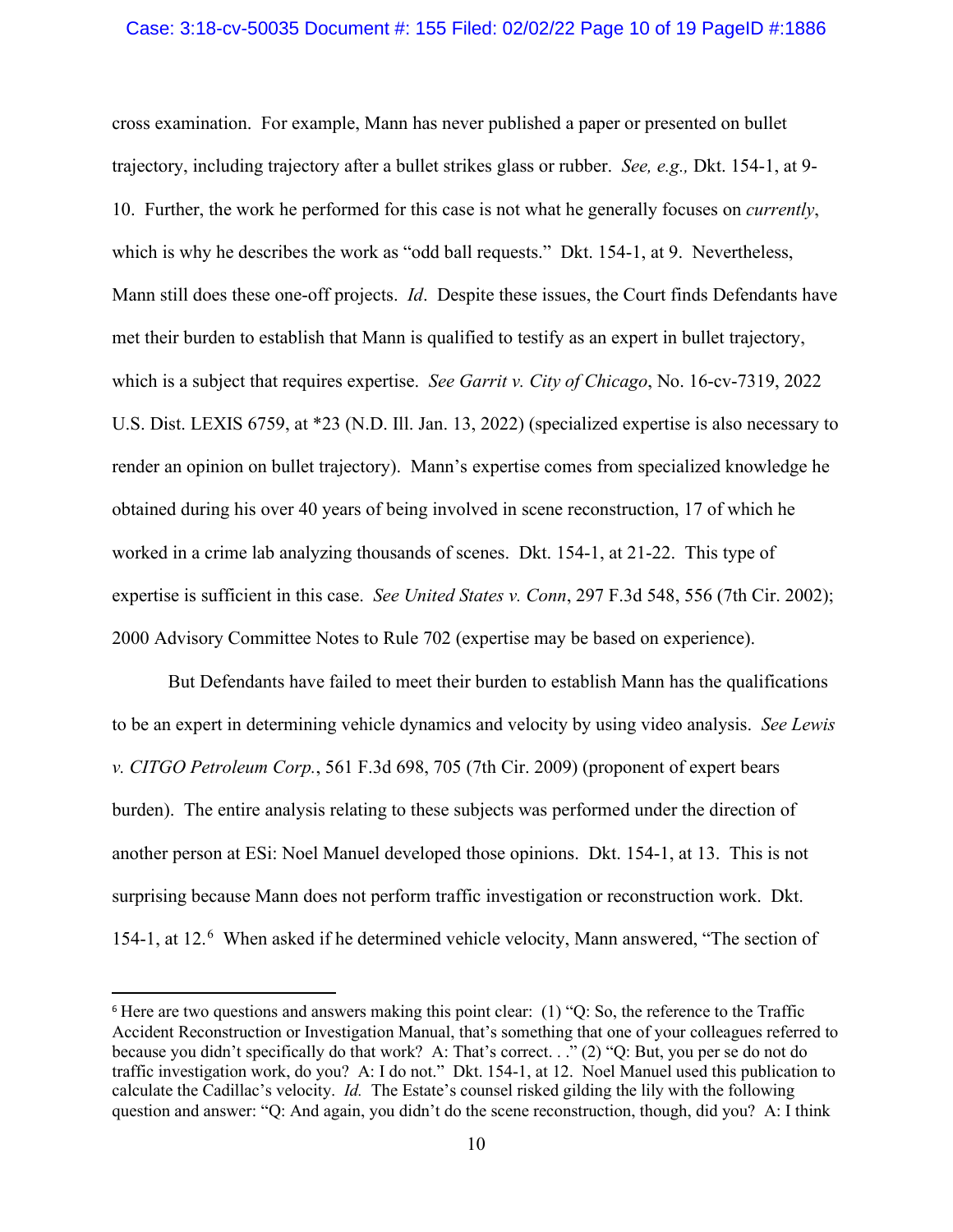## Case: 3:18-cv-50035 Document #: 155 Filed: 02/02/22 Page 11 of 19 PageID #:1887

my report regarding the analysis of the video and determination of velocity and acceleration was done by a different group within ESi." Dkt. 154-1, at 12. He later elaborated by stating, "Anything involving the motion of the vehicle, velocity, acceleration, all that, that's done by another group. The reconstruction of the scene and the vehicle is done by another person when he does FARO scanning. I don't operate that FARO scan, so he collects all that Cloud data and produces that data set." Dkt. 154-1, at 12-13. Two sets of questions and answers drive home the point:

- Q: And again, just so I'm clear, you didn't generate the analysis of the data that was gathered:
- A: If you look at the section in the final report labeled "Video analysis," that particular section of the report had major contributions from Noel Manual. He was the primary author of that particular section.

\* \* \*

- Q: Well, you used the term earlier that there was a group that did reconstruction of the scene.
- A: Okay. If you're just if you're talking about the vehicle in the driveway, that is under the – and the sequence, the motion of the vehicle, that is all contained under video analysis, and that specific work would have been coordinated by Mr. Manuel.

Dkt. 154-1, at 13. When questioned about the timing of Cater firing his sidearm, the following

colloquy occurred:

- Q: Did Cater fire his weapon before the vehicle moved?
- A: No.
- Q: And how do you know that?
- A: From the audio tapes. He fired his weapon at 1/3 seconds after the revving was first heard. The Cadillac becomes visible in the dash cam at the arbitrary time of zero seconds, that's our set point, and the first shots were fired 9.5 seconds after the

we've been through that. As far as the movement of the vehicle, no. That is provided by other people." Dkt. 154-1, at 19.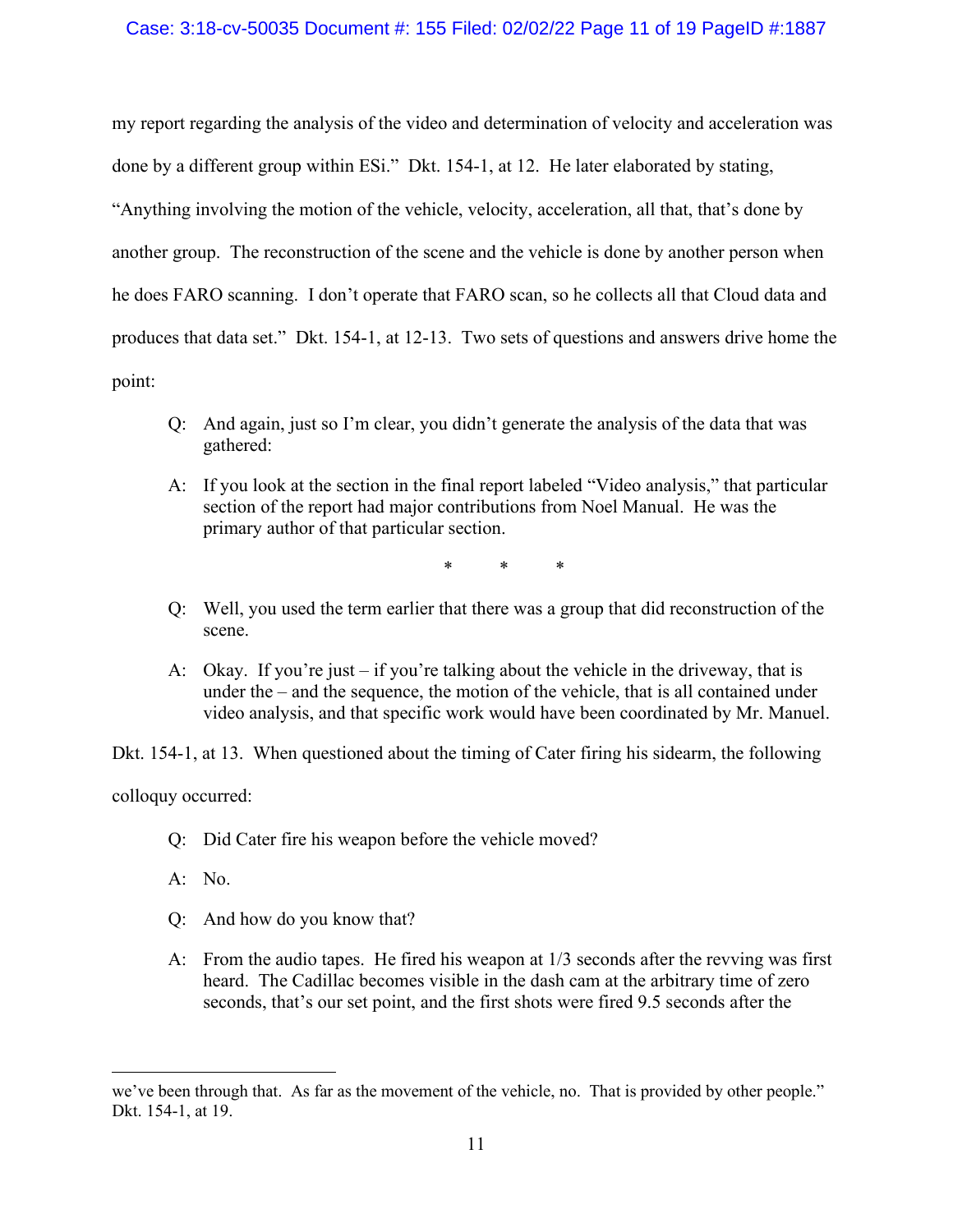Cadillac was first visible. The Cadillac when it was first visible is moving 4.5 miles per hour when it was first visible.

- Q: And by the way, relative to the analysis that you're citing to, you didn't do that analysis, right?
- A: No.
- Q: All right. In terms of the analysis done to gather that data, again the most knowledgeable person would be Mr. Manuel?
- A: Yes.
- Q: All right.
- A: It was his team his team that evaluated the FARO data and the dash cam imaging and the audio – well, the microphone – what do we call it, audio records from the dash cams and whatever else we had.
- Q: Okay. You didn't do any analysis of the audio communications, did you?
- A: I listened to them, but I did not listen to them in terms of putting the data into the report format.
- Q: Again, that would be Mr. Manuel and his team?
- A: Correct.

Dkt. 154-1, at 39-40. In defense of Mann's qualifications to proffer opinions on these topics,

Defendants simply cited to the following portion of Mann's deposition and nothing more:

- Q: So, any opinion in this report concerning vehicle velocity, that's not an opinion that you developed, correct?
- A: That's correct. I know I know how the systems work. *I know quite a bit about the process that they are involved in*, but I do not actually do hands-on work in that area.

Dkt. 153, at 4 (citing Dkt. 154-1, at 12) (emphasis added).

But read in context, Mann was testifying that he understood how the FARO system

worked, not that he understood the methodology Noel Manuel used, let alone that he knew how

to validate Manuel's opinions. This interpretation is supported by Mann's repeated testimony

disclaiming involvement in Exhibit A, which was Manuel's report and analysis. On "cross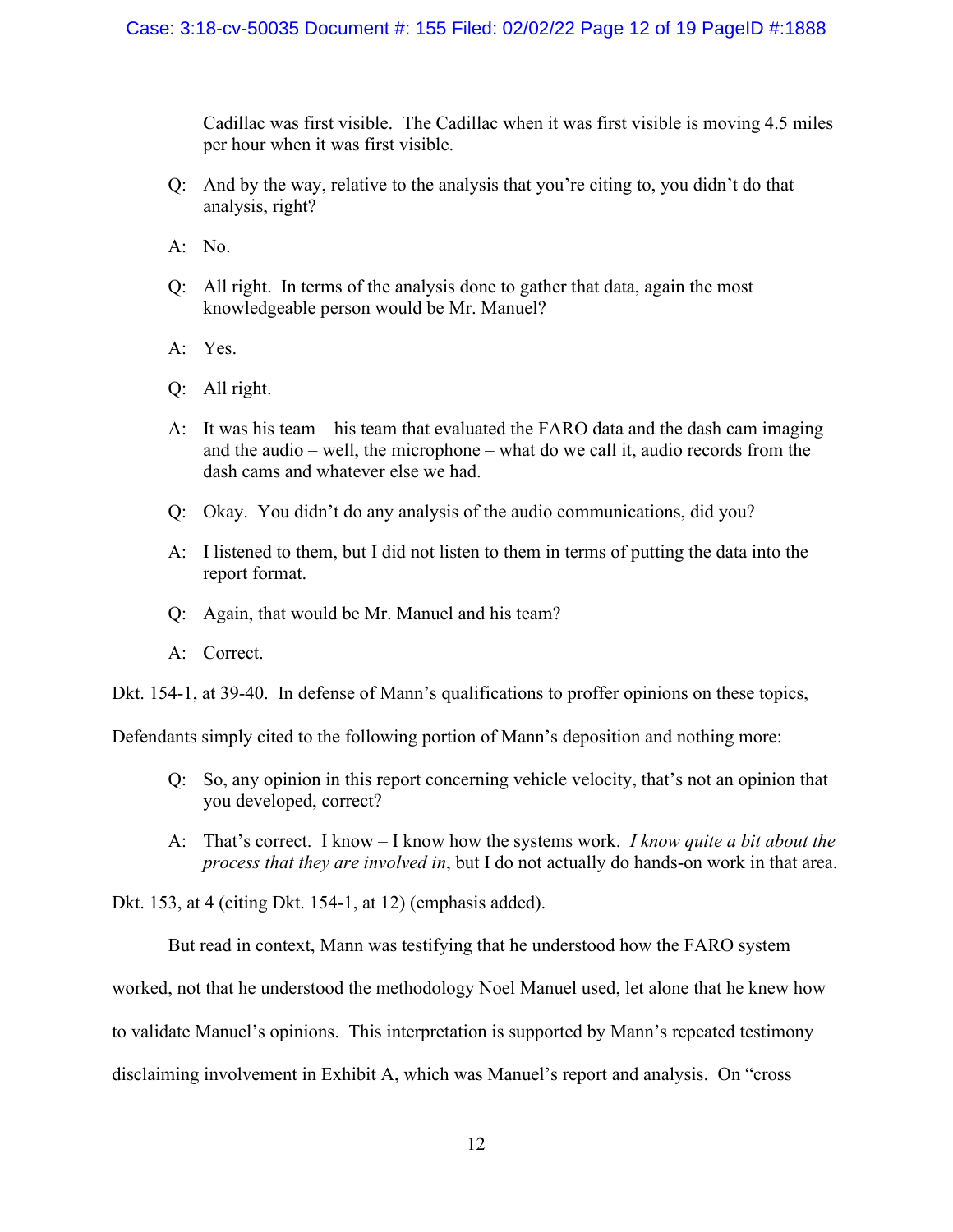### Case: 3:18-cv-50035 Document #: 155 Filed: 02/02/22 Page 13 of 19 PageID #:1889

examination" by Defendants' counsel, Mann stated that the February 4 report's "conclusions" were his based upon his education, training, experience, and the work that he did and the work by the people he supervised at ESi. Dkt. 154-1, at 40. But Mann never explained how he validated Manuel's work or even that he understood it. Indeed, earlier in his deposition, Mann described Manuel's work as "cutting edge stuff." Dkt. 154-1, at 35. Despite the Estate questioning Mann's qualifications in this regard during the pre-filing conference, Dkt. 136, and in the motion to bar, Dkt. 146, Defendants never offered an affidavit or declaration or any other evidentiary material to support Mann's qualifications regarding these issues or efforts he made to validate Manuel's opinions. And the venom in the response brief did nothing to bolster Mann's expertise in this area. Dkt. 153, at 4, 5

The Court is perplexed as to why Mann—and only Mann—is the proponent of this report. Mann and defense counsel curiously refer to the report as belonging to Engineering Systems, Inc., Mann's employer. Indeed, the report itself states, "Multiple individuals within ESi made major contributions to the contents of this report, based on the expertise required to evaluate and analyze the various data." Dkt. 138-17, at 58. The Federal Rules of Evidence and Civil Procedure cannot be satisfied if a corporation, not a natural person, is the "expert." The rules require testifying expert witnesses to provide reports detailing their qualifications, methodologies, and conclusions. The February 4 report was compiled by a team and Defendants offer one member of that team, Dale Mann, as the mouthpiece without providing any evidence that Mann understood and validated Manuel's methodologies.

To move this case toward resolution in accord with Federal Rule of Civil Procedure 1, as a preemptive strike, the Court will not allow Defendants to tender Manuel as an expert. *Muhsin*, 2012 U.S. Dist. LEXIS 80441, at \*33-37; Fed. R. Civ. P. 16(b); Fed. R. Civ. P. 26(a)(2)(B); Fed.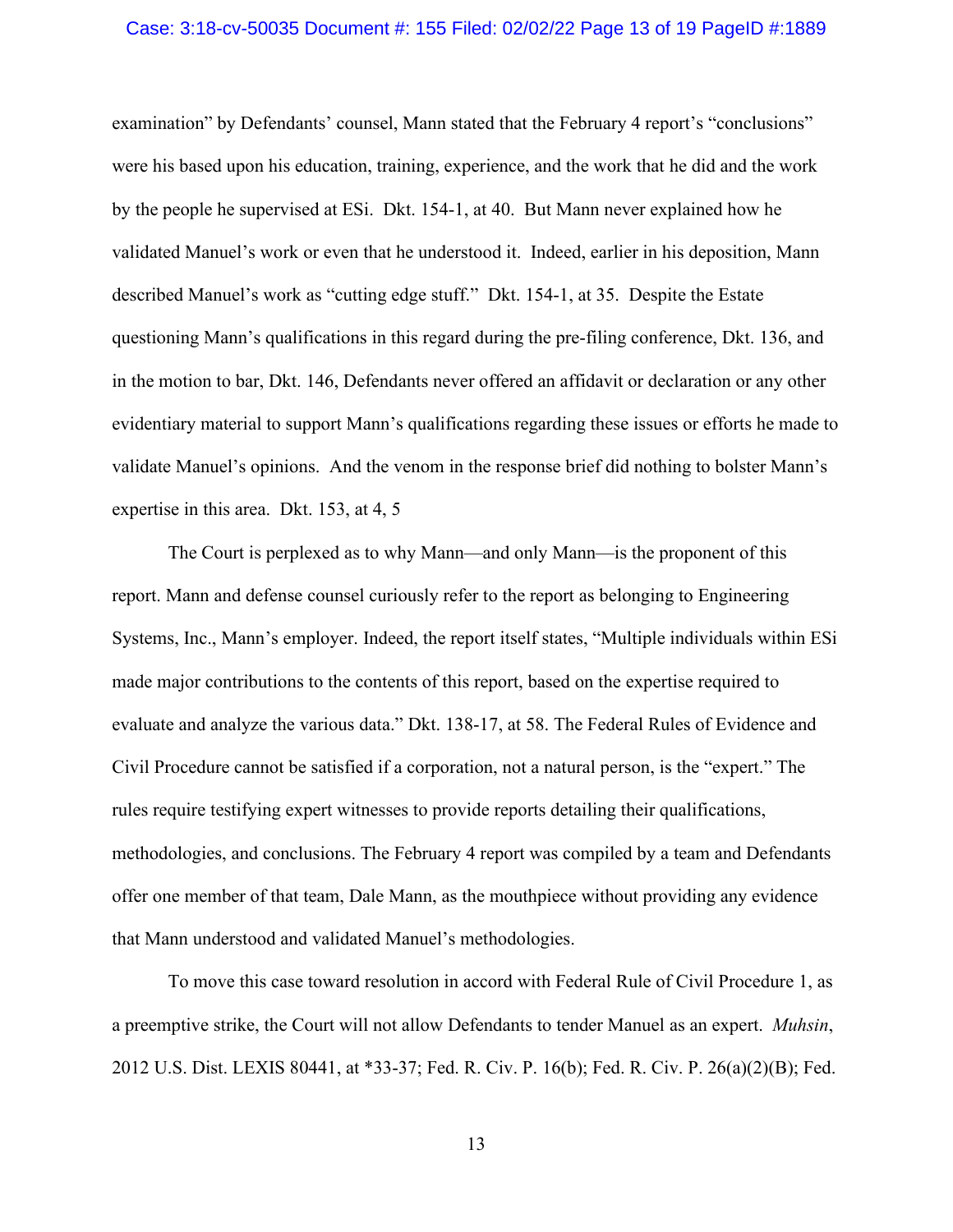R. Civ. P. 26(e); Fed. R. Civ. P. 37(b), (c). It is far too late in this 2018 case to proffer an expert opinion after the close of discovery and after summary judgment briefing is completed. A disclosure now would be prejudicial to the Estate and the Court and could not be substantially justified.

### **B. Reliability**

This Court must ensure that expert testimony is reliably based on facts and data before allowing it to proceed to the trier of fact. *See Smith v. Ill. Dep't of Transp.*, No. 15-C-02061, 2018 U.S. Dist. LEXIS 133810, at \*37-38 (N.D. Ill. Aug. 8, 2018), *aff'd*, 936 F.3d 554 (7th Cir. 2019) ("Even if the witness qualifies as an expert, the district court still must ensure that the evidence 'is sufficiently reliable to qualify for admission.'") (internal citations omitted). In gauging reliability, "the district judge must determine whether the expert is qualified in the relevant field and whether the methodology underlying the expert's conclusions is reliable." *Ammons v. Aramark Unif. Servs.*, 368 F.3d 809, 816 (7th Cir. 2004) (citation omitted). When a district court gauges the reliability of expert testimony, "the correct inquiry focuses not on the ultimate correctness of the expert's conclusions, but rather on the soundness and care with which the expert arrived at her opinion." *Chen v. Yellen*, No. 3:14-cv-50164, 2021 U.S. Dist. LEXIS 175372, at \*4-5 (N.D. Ill. Sep. 15, 2021) (internal citations omitted).

Rule 703 extends the foundational basis for expert testimony beyond personal observation to include "facts or data in the case that the expert has been made aware of," if it is of the type reasonably relied on by experts in the field. *Sommerfield*, 254 F.R.D. at 324; *but see Loeffel Steel Prods., Inc. v. Delta Brands, Inc.*, 387 F. Supp. 2d 794, 808 (N.D. Ill. 2005) ("Rule 703 . . . was not intended to abolish the hearsay rule and to allow a witness, under the guise of giving expert testimony, to in effect become the mouthpiece of the witnesses on whose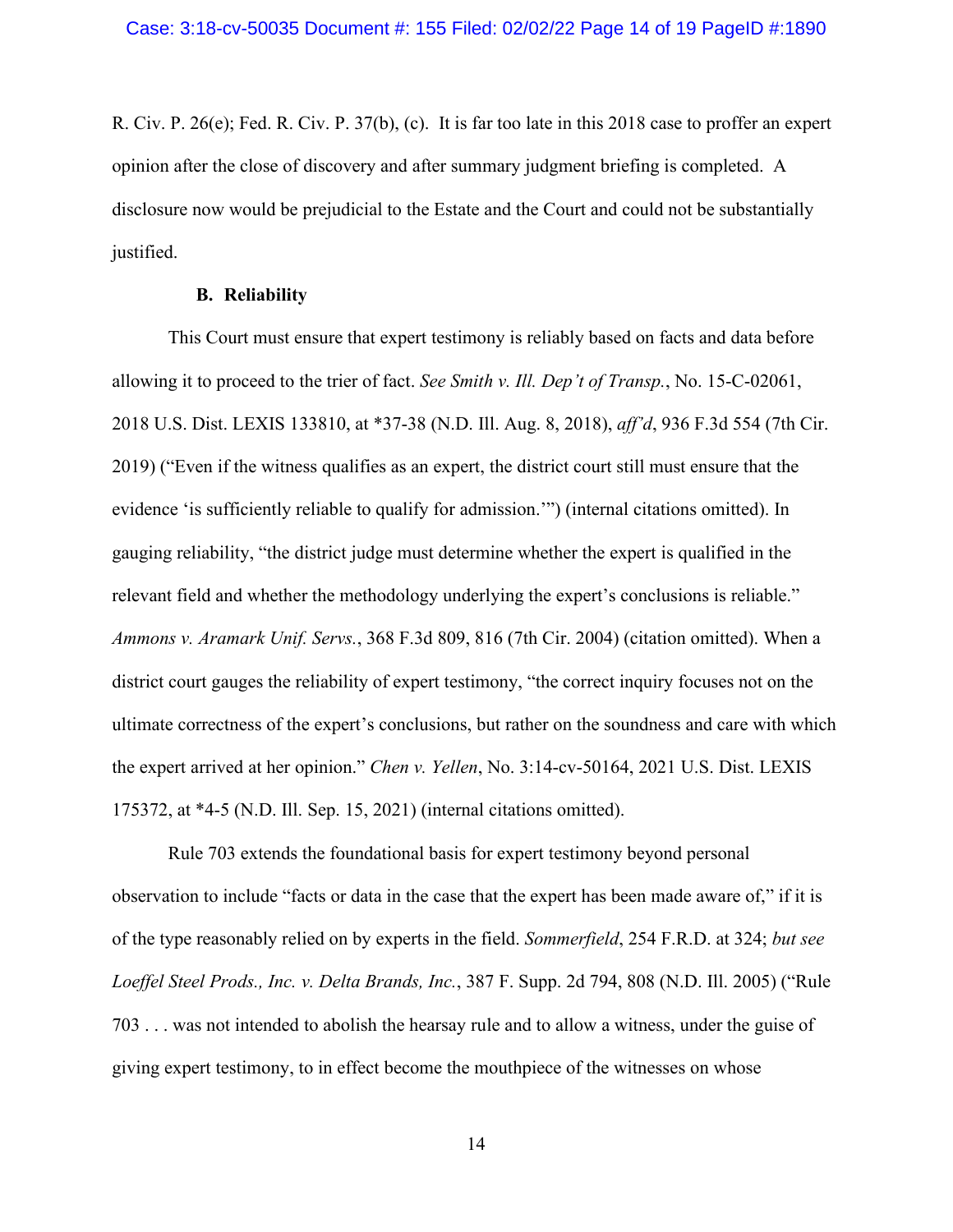# Case: 3:18-cv-50035 Document #: 155 Filed: 02/02/22 Page 15 of 19 PageID #:1891

statements or opinions the expert purports to base his opinion"). When expert witnesses formulate their personal opinions, they are permitted to use and rely on assistants or team members, who themselves often do not have to testify as experts. *Dura Auto. Sys. of Ind., Inc. v. CTS Corp.*, 285 F.3d 609, 612 (7th Cir. 2002). For example, the leader of a medical or forensic team need not be "qualified as an expert in every individual discipline encompassed by the team in order to testify to the team's conclusion." *Id.* at 613. But the "[a]nalysis becomes more complicated if the assistants aren't merely gofers or data gatherers but *exercise professional judgment* that is beyond the expert's ken." *Id.* (emphasis added). "A scientist, however well credentialed he may be, is not permitted to be the mouthpiece of a scientist in a different specialty. That would not be responsible science." *Dura*, 285 F.3d at 614; *General Elec. Co. v. Joiner*, 522 U.S. 136, 146 (1997) ("nothing in either *Daubert* or the Federal Rules of Evidence requires a district court to admit opinion evidence that is connected to existing data only by the *ipse dixit* of the expert"). The Seventh Circuit explained this point in *In re James Wilson Associates*, 965 F.2d 160, 173 (7th Cir. 1992) (emphasis added):

> The issue was the state of the building, and the expert who had evaluated the state—the consulting engineer—was the one who should have testified. The architect could use what the engineer told him to offer an opinion *within the architect's domain of expertise*, but he could not testify for the purpose of vouching for the truth of what the engineer had told him—of becoming in short the engineer's spokesman. . . . [I]t is improper to use an expert witness as a screen against cross-examination.

The Seventh Circuit is hardly alone in not allowing a testifying expert to parrot the opinions of other experts upon whom they relied without sufficient evidence of the reliability of the underlying opinion. *See, e.g., TK-7 Corp. v. Estate of Barbouti*, 993 F.2d 722, 732 (10th Cir. 1993); *Legendary Art, LLC v. Godard*, No. 11-CV-0674, 2012 U.S. Dist. LEXIS 116270, at \*12 (E.D. Pa. Aug. 17, 2012) ("Mr. Slocumb's reliance on projections supplied by Legendary Art,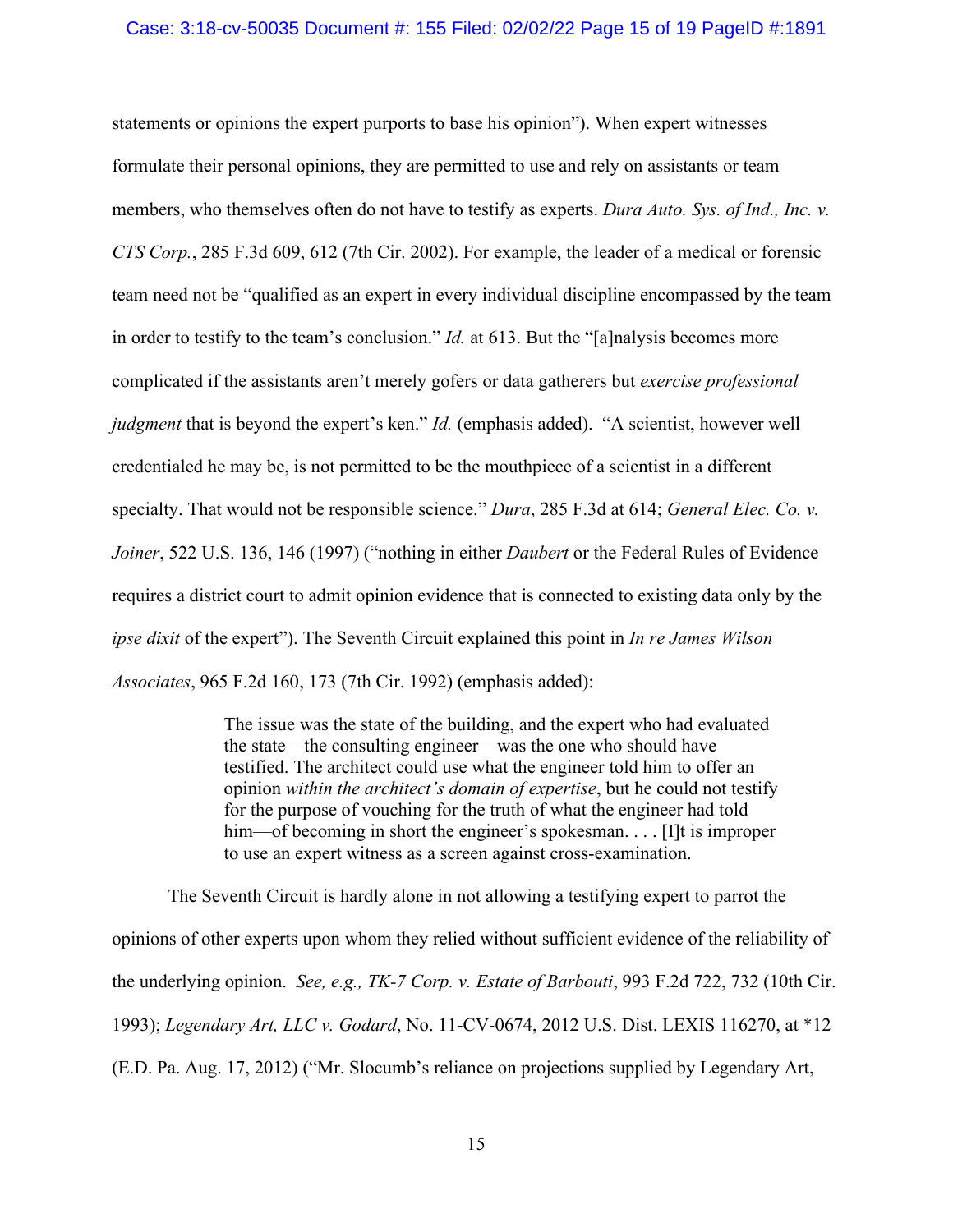without independent verification, renders his analysis unreliable.") (citing *ID Sec. Sys. Can., Inc. v. Checkpoint Sys., Inc.*, 249 F. Supp. 2d 622, 695 (E.D. Pa. 2003); *Muhsin*, 2012 U.S. Dist. LEXIS 80441, at \*23 ("As the cases demonstrate, an expert may rely and testify concerning the opinions of other experts only when the testifying expert has the specialized knowledge necessary to understand, corroborate, and articulate the science behind the opinion."); *Threet v. Corr. Health Care Mgmt. of Okla., Inc.*, No. CIV-07-0943-HE, 2009 U.S. Dist. LEXIS 96175, at \*19-20 (W.D. Okla. Oct. 15, 2009) ("It is true that an expert may rely on facts and opinions not otherwise admissible if they are information of a type reasonably relied on by experts in that particular field. Fed. R. Evid. 703. That may include reliance on opinions of other experts *so long as it does not involve the wholesale adoption of another expert's opinions without attempting to assess the validity of the opinions relied on.*") (emphasis added). The Court will apply this established precedent and well-settled law.

Mann's deposition establishes that Manuel was the expert who provided the opinions regarding the movement and velocity of the Cadillac. Dkt. 154-1, at 18, 19. And when the Estate's counsel attempted to drill down as to the bases of Manuel's opinion, Mann punted. *Id*. This prevented the Estate's counsel from meaningfully cross-examining Mann not only about Mann's own opinions, but also Manuel's opinions because Mann's opinions relied extensively on Manuel's critical opinions. Dkt. 154-1, at 18 ("Well, the position of Cater is always going to be somewhat dependent on the position of the vehicle as it's moving. So, that is one variable that we have to define, and we try to define it as accurately as possible. We cannot begin to place him until we know where the vehicle is.").

## **C. Relevance**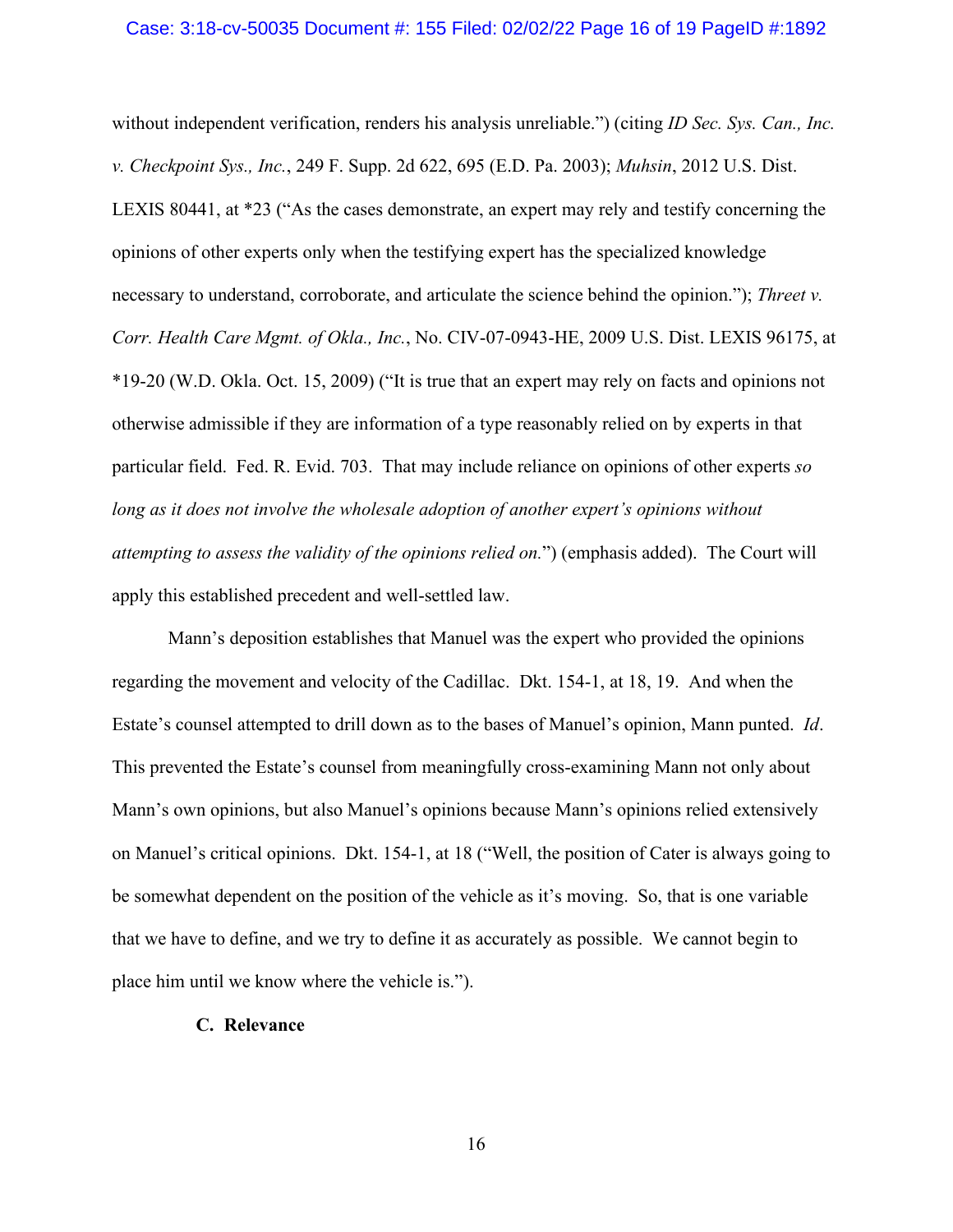### Case: 3:18-cv-50035 Document #: 155 Filed: 02/02/22 Page 17 of 19 PageID #:1893

Under Rule 702, an expert's opinion is relevant "so long as it assists the jury in determining any fact at issue in the case." *Stuhlmacher v. Home Depot U.S.A., Inc.*, 774 F.3d 405, 409 (7th Cir. 2014). A trial court must ask itself if the proffered expert testimony is relevant—that is, whether it will aid the jury in its deliberations, not whether it will instruct the jury as to legal issues or draw legal conclusions about the facts in evidence. *See Daubert*, 509 U.S. at 589. The opinions in the February 4 report are undoubtedly relevant to Defendants' contention that Sergeant Cater was behind the vehicle when Edwards accelerated at him. Relevance is not the Court's concern in this case.

# **III. MANN MAY TESTIFY ONLY AS TO THOSE OPINIONS WITHIN HIS EXPERTISE THAT ARE RELIABLE AND RELEVANT.**

Based on the foregoing, the motion is granted in part and denied in part. First, because Mann is qualified as an expert in bullet trajectory—and Defendants have shown the reliability of his opinions regarding bullet trajectory and the testimony will assist the trier of fact—the Court will admit some of Mann's opinion testimony. But, second, because Mann is not only unqualified as an expert in vehicle movement and velocity based on video analysis, but also failed to establish he understands and validated Manuel's opinions, Mann cannot testify as to the movement and velocity of the Cadillac. And because many of Mann's opinions are based upon Manuel's opinions, he cannot testify as to his opinions that relied upon Manuel's opinions. *See In re Imperial Credit Indus. Sec. Litig.*, 252 F. Supp. 2d 1005, 1017 n.5 (C.D. Cal. 2003) ("Because Moore himself is not qualified to perform residual valuation, he cannot 'validate' [the underlying expert's] opinions and, therefore, those opinions cannot be subjected to meaningful adversarial testing through cross-examination of Moore. As already noted, [the underlying expert] will not be a witness and therefore there will be no opportunity in this case for meaningful adversarial testing of [his] opinions.").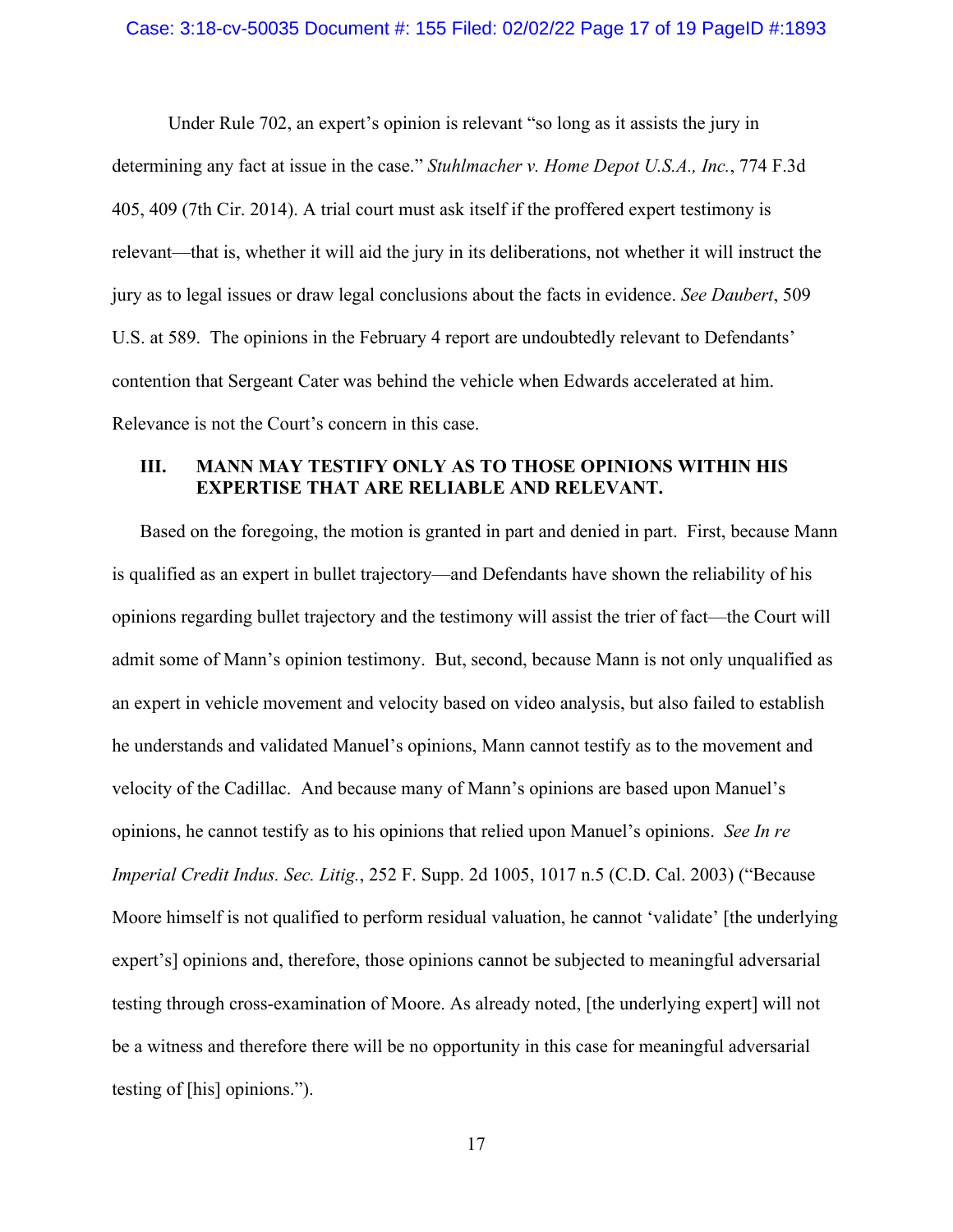So, the Court rules as follows to each of Mann's opinions.

- 1. Mann is prohibited from offering opinion 1: Cater was behind the Cadillac at the passenger-side taillight when he fired the first shot. This opinion relies on Manuel's opinion.
- 2. Mann may offer opinion 2: Five of the six shots hit Edwards. Four shots entered his rear chest cavity and one passed through his right shoulder. One shot missed and passed through the steering wheel, deflecting onto the dashboard. This opinion is based on bullet trajectory and relies on autopsy findings. It is unrelated to Manuel's opinion.
- 3. Mann is prohibited from offering opinion 3: The Cadillac had rapidly accelerated and was traveling at a velocity of 6.6 ft/sec when first observed by the approaching dash camera. This opinion is based on Manuel's opinion.
- 4. Mann is prohibited from offering opinion 4: The Cadillac was reversing at a velocity of 5.1 ft/sec at the time of the first shot. This opinion is based on Manuel's opinion.
- 5. Mann is prohibited from offering opinion 5: Assuming the gun was held at an elevation of 5'0" and arms were straight, Cater was a maximum of 3 fee and as close as 8 inches from the rear of the vehicle at the instant of the first shot. This opinion is based on Manuel's opinion.
- 6. Mann may offer opinion 6: Lower gun heights decrease the distance from Cater to the rear bumper of the Cadillac. This opinion is based on bullet trajectory and methodologies within Mann's expertise.
- 7. Mann is prohibited from offering opinion 7: Cater was backing up and moving from his left to his right during the shooting sequence. This opinion is based on Manuel's